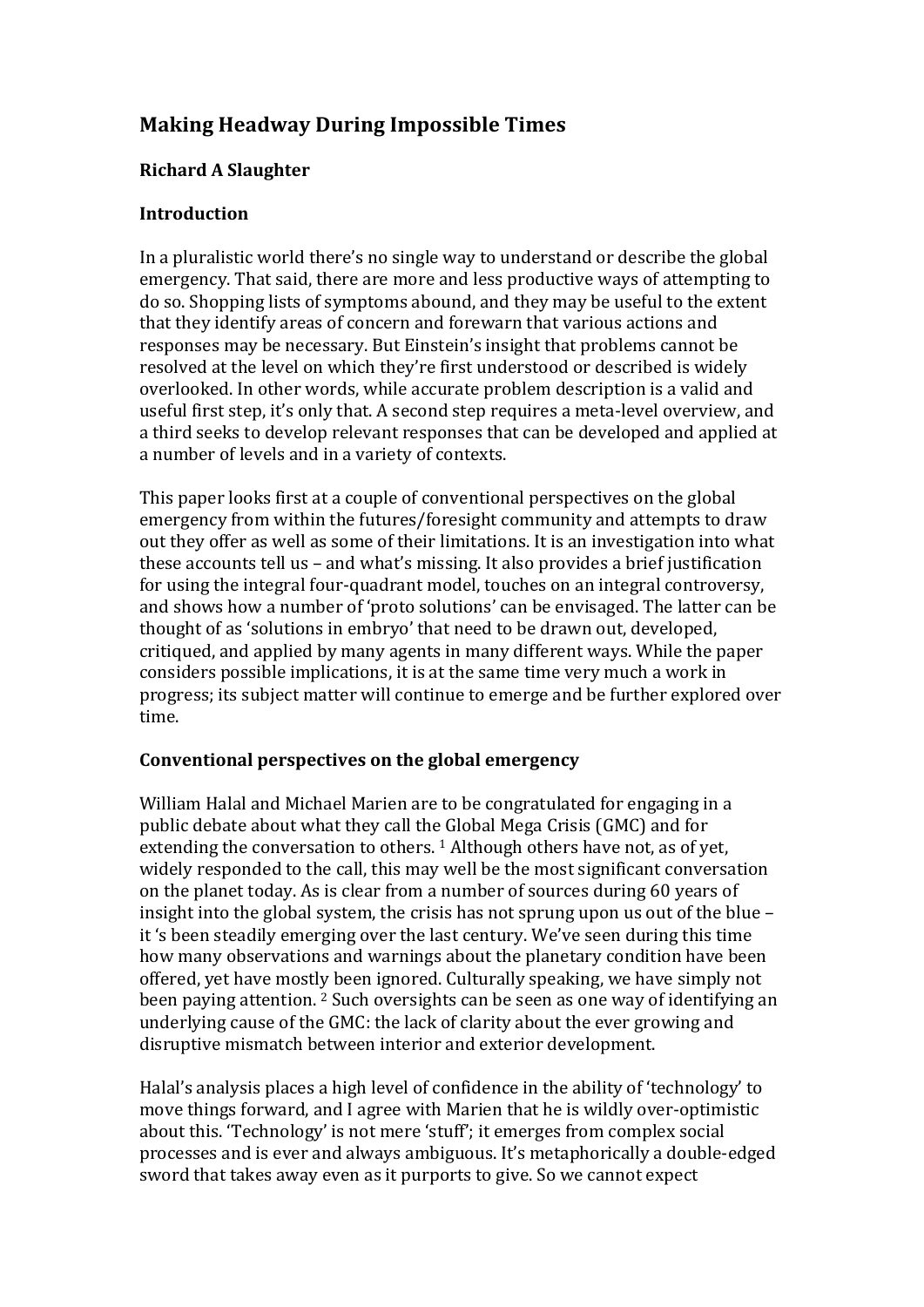'technology' in any shape or form to help us resolve the GMC or global emergency other than in marginal ways. Marien's broader and generally downbeat view is more in tune with the views set out above



#### **Figure 1 Overview of Driver and 'Resolver' Domains**

Where I differ from both is that there are capabilities within individuals and cultures that have thus far hardly figured in such debates. This can be seen by considering the 'drivers' of the GMC along with the far fewer 'resolvers' (factors that may help resolve it) in Figure1. What this reveals is similar to the pattern I found when surveying the literature on global warming.  $3$  That is, most attention is given to Lower Right (LR) phenomena, which is the familiar collective exterior world. <sup>4</sup> Less attention is paid to the Lower Left (LL) domain, which reveals the interiors of collective cultures. No attention is paid at all to the Upper Left (UL), individual interiors nor, interestingly, to the Upper Right (UR) of individual action (Figure 2). One can see that a great deal of otherwise useful work omits the domains of human self-knowledge and human action, so central to integral theory and practice, and is hence unconsciously biased.

Though this is a huge oversight, it is at the same time a surprisingly common one, which occurs in most publications dealing with the global predicament, in scenario projects, and in institutional foresight initiatives. Another example can be found in an ambitious American futures project, The Millennium Project (MP), which has been running for about 15 years, with 30 or more 'nodes' situated around the world and considered by some to be an exemplar of this kind of work. The MP aspires to be globally interconnected, has links with practitioners around the world, employs state-of-the-art methodologies, and therefore provides a broad conceptual grasp of the GMC. Much of its work is framed around what it calls the '15 global challenges.' Figure 2 presents these.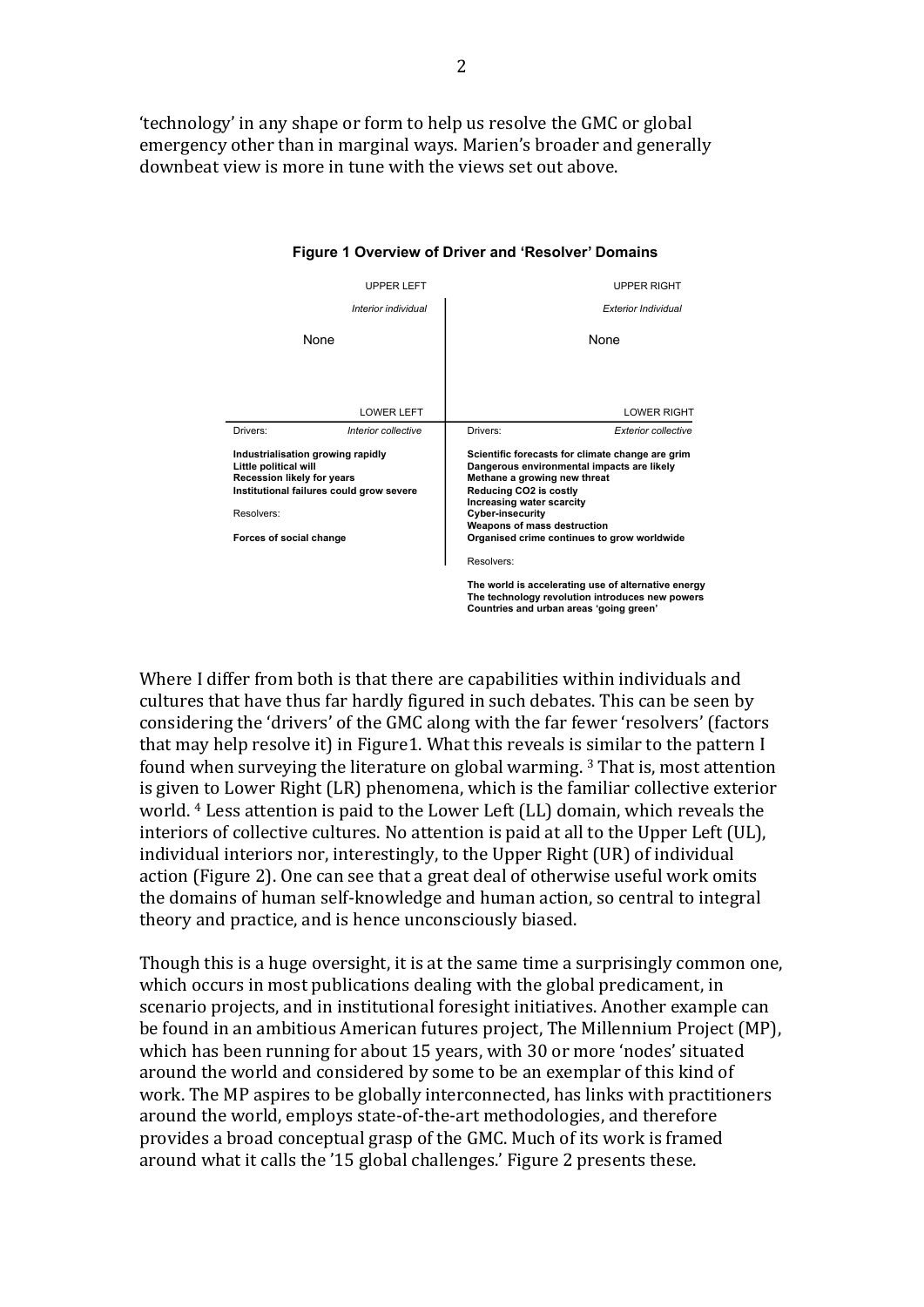

#### **Figure 2 Overview of MP 'Global Challenges'**

Note the similarities and differences with Figure 1; for example, the LL (interior collective) quadrant is dominant (in contrast to the more usual LR exterior collective), which means that the MP has paid at least as much attention to cultural issues as to technical ones, which is worthy of note. What Figure 2 also shows, however, is that none of these great world-shaping issues have been related back to the development (or lack of it) of individual humans, which they, in fact, originate from. The underlying message is that these 'global challenges' are unrelated to individual human understanding or action; in other words this approach provides another one-sided 'map' of global issues that completely overlooks human agency. What we have here is, in one sense, a category error and in another a clear example of paradigm blindness. It is simply not credible to work from within a US context and overlook the human sources of global dysfunctions that clearly operate there.<sup>5</sup>

#### **What do conventional accounts tell us?**

At least two main consequences follow from the above. First, conventional accounts that privilege the LR (external collective) phenomena such as cities, infrastructures, and technologies can certainly be vital starting points, for they bring to our collective attention a highly relevant global agenda, which we ignore at our peril; these are indeed serious issues. However, work that ends at this point, or as in the second example above, only includes the LL (interior collective) domain of cultures, languages, and institutions, is only dealing with half of the story. Moreover, such accounts also tell us that the framing perspectives and conceptual foundations that are being evoked are inadequate and lagging behind what might be called the 'growing edges' of futures enquiry.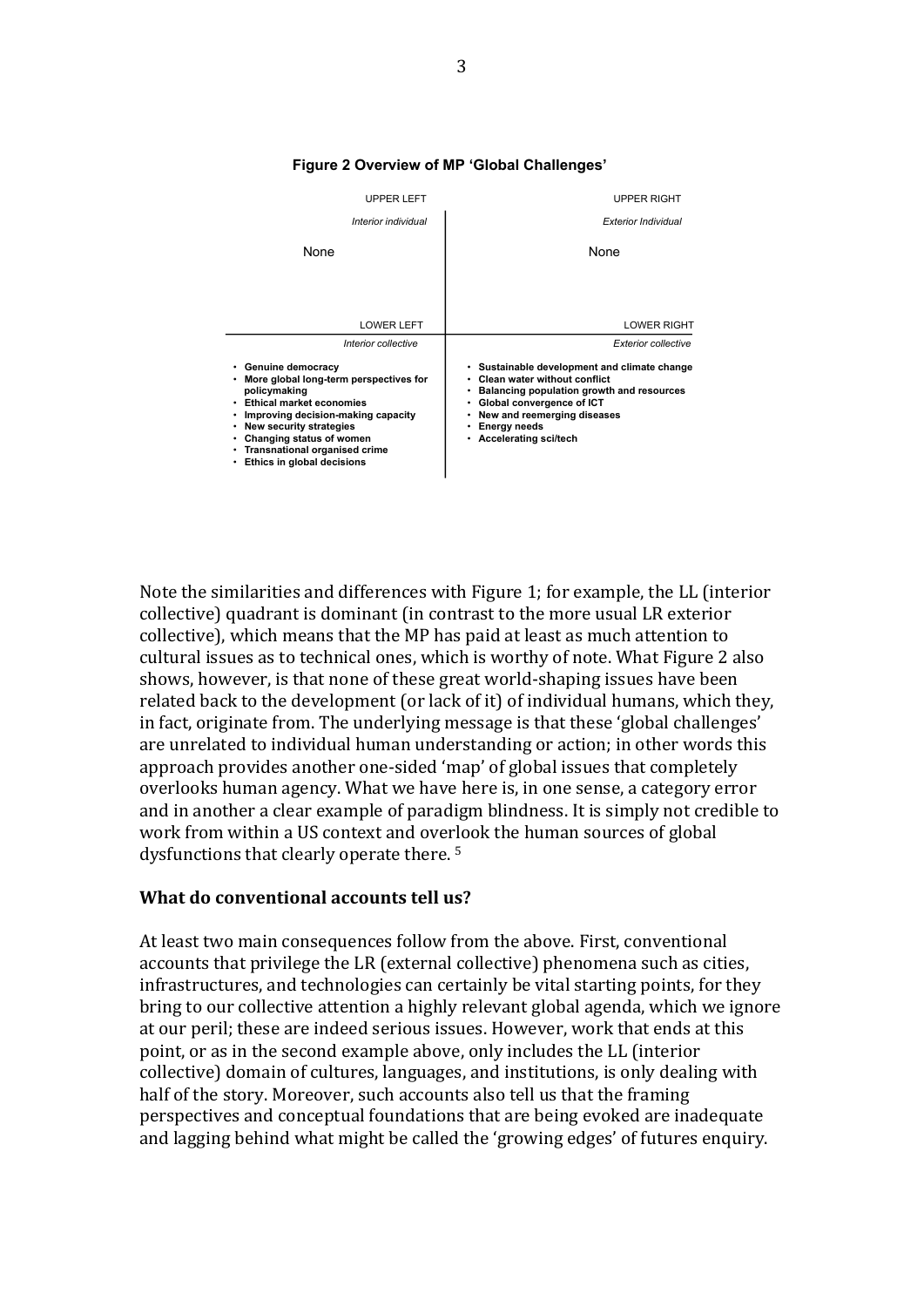The four-quadrant model of an Integral perspective is widely used but is by no means the only new tool to have emerged from the latter.  $6$  Nevertheless, it helps us take the next steps by providing part of a larger, more coherent and more systematic framework. Through this expanded view we can identify many of the human (as opposed to technical) sources of the global emergency, along with some of the most promising avenues that lead towards various kinds of resolutions (see below). There are several reasons for this: (1) the four-quadrant model draws attention to the interior development of individuals and cultures to reveal the shaping power of each,<sup> $7$ </sup> (2) it balances inner/outer, individual/collective factors, and (3) it is an objective framework that is not culture specific and so does not tell anyone what to think.



## **Figure 3 SoPiFF Metascanning results for methods**

Source: Slaughter, R. The state of play in the futures field: a metascanning overview, Foresight 11, 5, *2009, p. 11*.

Figure 3 shows one of the outputs of a 2009 international survey on the State of Play in the Futures Field, $8$  which provided early empirical evidence that integrally-informed futures/foresight methods were uncommon, to say the least. In one respect, this could be considered 'normal' in that it takes time for new or renewed methods to diffuse from their original contexts and be more widely taken up. In another instance, however, a factor beyond unconscious bias came into play and requires brief comment.

## **An integral futures controversy**

In March 2008 a group of colleagues (mainly staff and students of the former Australian Foresight Institute) and I published a special issue of *Futures* on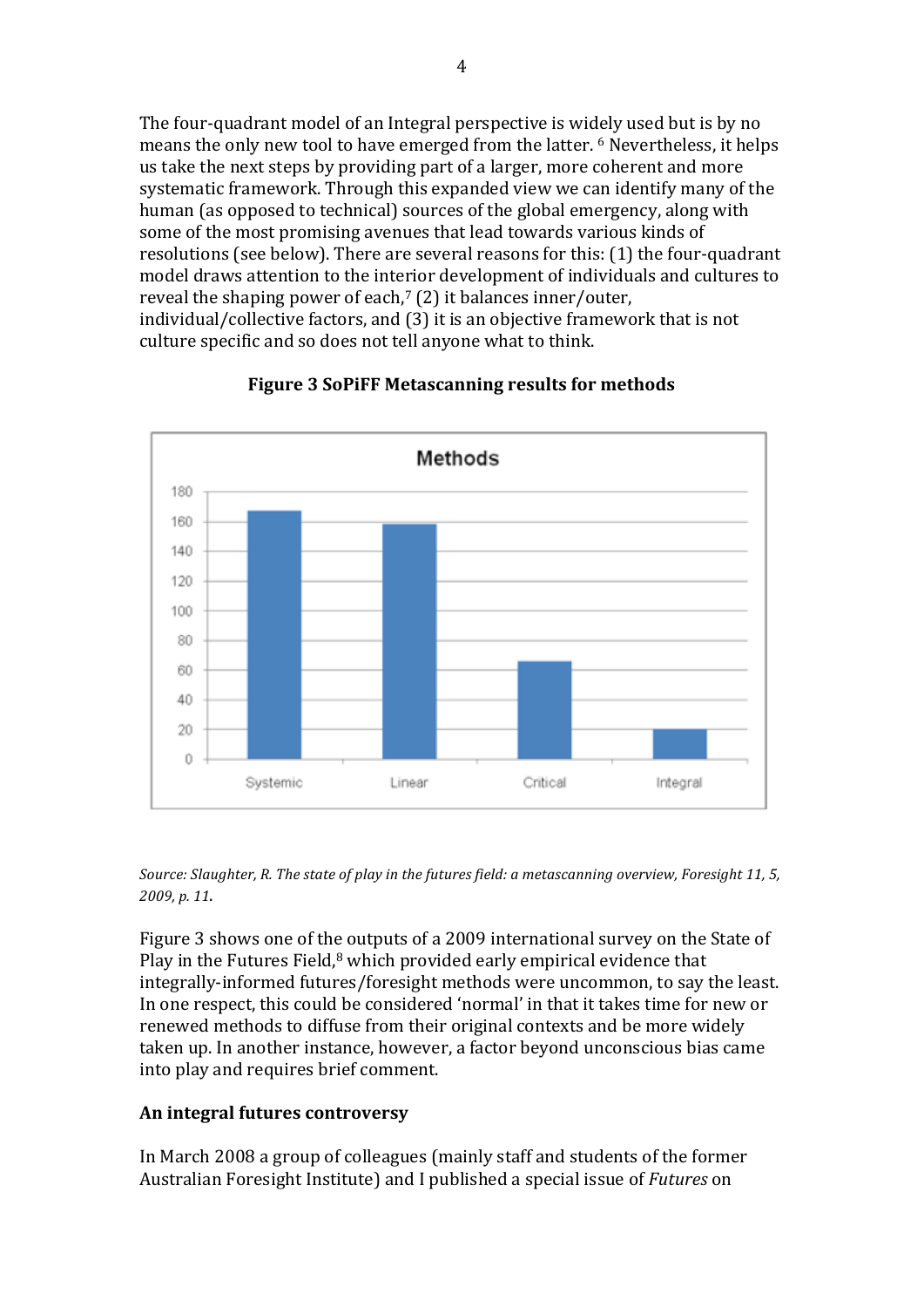Integral Futures. <sup>9</sup> It sought to take a 'first pass' look at a new and emerging area and to consider some early implications. I wrote specifically to colleagues that it was indeed an exploratory project and that feedback was welcome. The issue was later dubbed 'one of the most important futures publications of 2008' by the APF. <sup>10</sup> Unfortunately, however, one particular colleague, whom I'd known and worked with for some 20 years, took exception to our work and set about organising a 'rebuttal' issue of the same journal.  $11$  This appeared exactly two years later and sought not so much to critique our work as to demolish it and us as well. So instead of the kind of productive critique and commentary that we'd intended, we were subjected to quite poisonous and bitter abuse that accused us of being 'Wilber acolytes' with 'hegemonic' intent. I was particularly sorry to discover that some young and emerging scholars well known to me had been drawn into this fruitless exercise.

For a while I was unsure of how to respond. Over time, however, a group response emerged and was published in the *Journal of Integral Theory and Practice*. <sup>12</sup> One of the contributors to the earlier special issue (Chris Riedy) wrote a conciliatory response and one (Dennis Morgan) wrote a finely judged rebuttal. A third person (Dana Klisenin), who'd not been involved in the earlier controversy, wrote a beautifully nuanced piece that put a name to this 'most egregious error' (i.e. 'disparaging the life's work of one's colleagues') and drew the whole set of responses together. I wrote a short introduction that sought to counter the notion that 'Integral anything' is something to fear or demonise. So this unfortunate 'controversy' was brought to a conclusion  $-$  at least for the time being. One lesson here is that, in contrast to positive critique that helps move things along, the new is often resisted and misrepresented, thus hampering efforts to make progress. 13

There are, however, indications that the false dichotomies of either/or thinking can be readily transcended as people from different areas start to consider how different methods and approaches can be mutually beneficial. One that came to my attention (as this paper was being finalised) considers how two approaches to integrally informed coaching can each illuminate the other. I im Arsenault compares and contrasts Wilber's Integral model with that of Otto Laske, whose 'four quadrants of dialectic offer a more comprehensive and deepened view of each of the Integral quadrants.' He adds that 'understanding and realising in one's thinking the four quadrants of dialectic through a professional study of dialectics enhances one's effectiveness as a coach.'  $14$ 

Arsenault considers the distinction between looking 'at' clients and looking 'as' clients. In the former case 'looking at our clients through a particular lens, we are able to gather evidence to assess the client's approximate 'location' according to the lens we are using.' Then, he continues, 'we are able to look as the client and imagine how we might get along in the world with this particular view of reality.' In summary, 'looking at and looking as allows ... coaches to craft practices that are fitting for the client at a particular place in their developmental journey.'  $15$ He suggests that, while those working in the Wilberian tradition make their own evidence-based assessments originating from their use of quadrants, lines, levels etc, those in the Laske tradition have access to more standardised assessment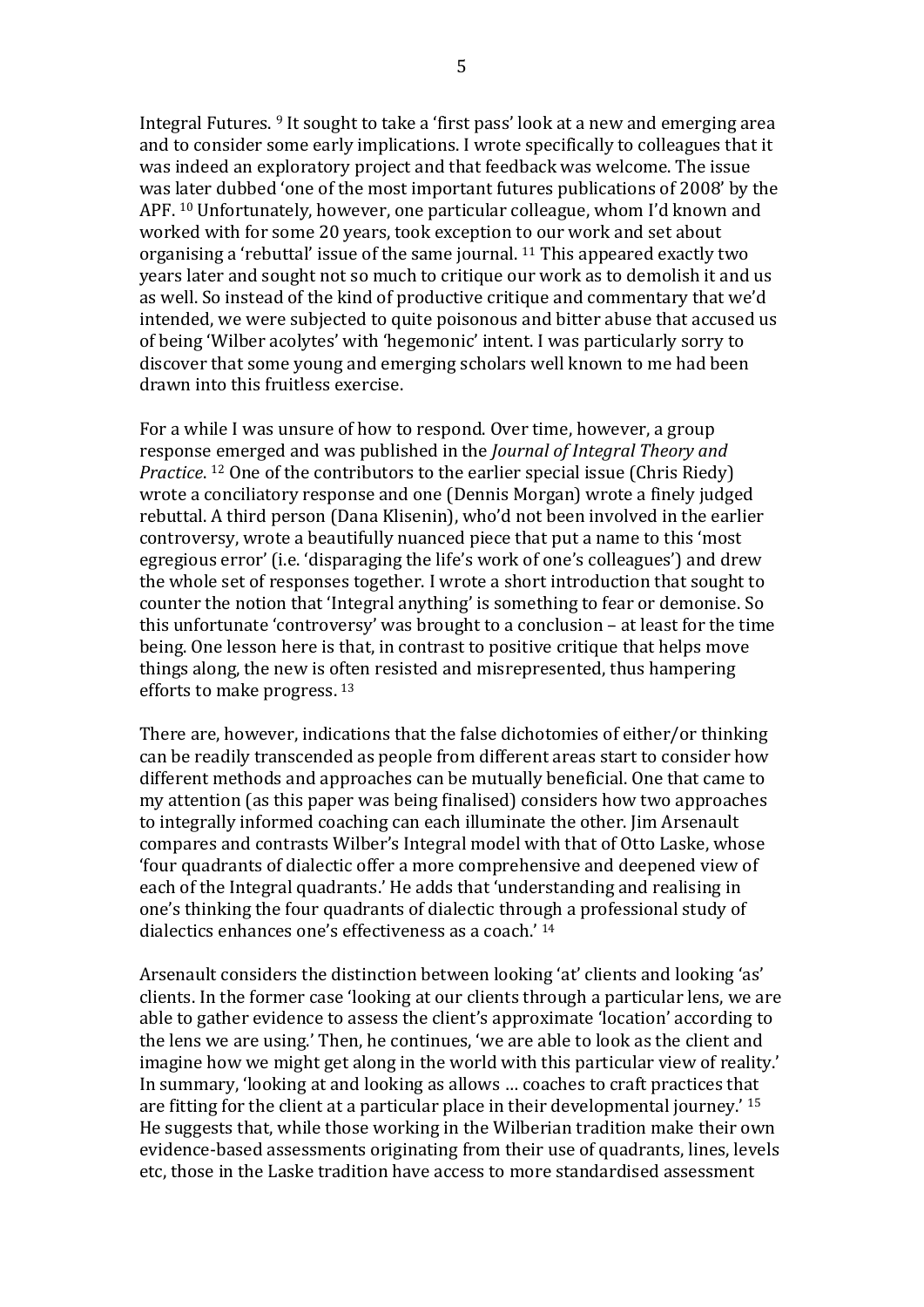tools that allow a coach to make more accurate assessments of 'the client's sense-making, meaning-making, and psychological profiles.' For the writer, this is like 'adding a zoom lens' to assessments made by the former. The result, therefore, is not a stand off or a battle for dominance – but a conversation. Finally he emphasises that there are benefits to be had in both 'directions.' For those in the Laske tradition 'having even a basic understanding of the AQAL model and integral theory can be of tremendous value,' for 'integral is inspiring as a scoping tool and as enabling systems modelling.'  $16$ 

In my own recent work on the global emergency, and for reasons set out above, I chose to employ standard futures-related literature as background, drawing on more widely distributed material dealing with phenomena across all the domains discussed above. Although I am reluctant to admit it, facts must be faced. The futures field has made no perceptible dent in the trends that continue to threaten and undermine our collective futures. The dominance of administrative, technical, and academic influences in futures enquiry is evident in many places, including the results of the SoPiFF project and the abstracts for a major international futures conference in  $2011$ .<sup>17</sup> For such a vast and ramified field, the vast majority still go to work every day on issues related to the secondary human economy and too few on the those associated with the primary natural one (see below) that is now under unprecedented threat.

The value of Integral perspectives emerges time and again both within the Integral community and beyond it.  $^{18}$  A result of this approach is the ability to assemble a broader, more coherent picture both of the global emergency/GMC itself and of what I call 'proto solutions,' as outlined below. <sup>19</sup> These are 'solutions in embryo,' as it were, that can be expanded, re-defined, re-interpreted etc. in unlimited ways in different cultures and environments.

#### **'Proto solutions' for an emerging agenda**

When confronted by the issues explored here, it's not unusual for people to feel disempowered or fatalistic. Indeed, it's surely understandable that if individuals are operating within conventional worldviews within which reality *appears* cut and dried, they may well feel that they have few options beyond business as usual – yet an Integral perspective draws our attention to a fact that, as we've seen, is widely overlooked. It becomes clear that *what any individual perceives* depends upon the internal resources that he or she brings to the task. By understanding what this means in more depth, we open up a truly vast arena of possibilities and real world options. 20

This is by no means a new idea. It was beautifully summed up by E.F. Schumacher some years ago when he wrote that 'at the level of man, there is no discernible limit or ceiling. Self-awareness  $\dots$  is a power of unlimited potential.<sup>'21</sup> So here, in no particular order, are some examples of what might be called 'emerging imperatives' or 'requisite actions' that constitute effective responses to the global dilemma.

We need to shift from viewing the Earth as merely a set of resources for human use (a utilitarian view) and to begin to see it as a complex web of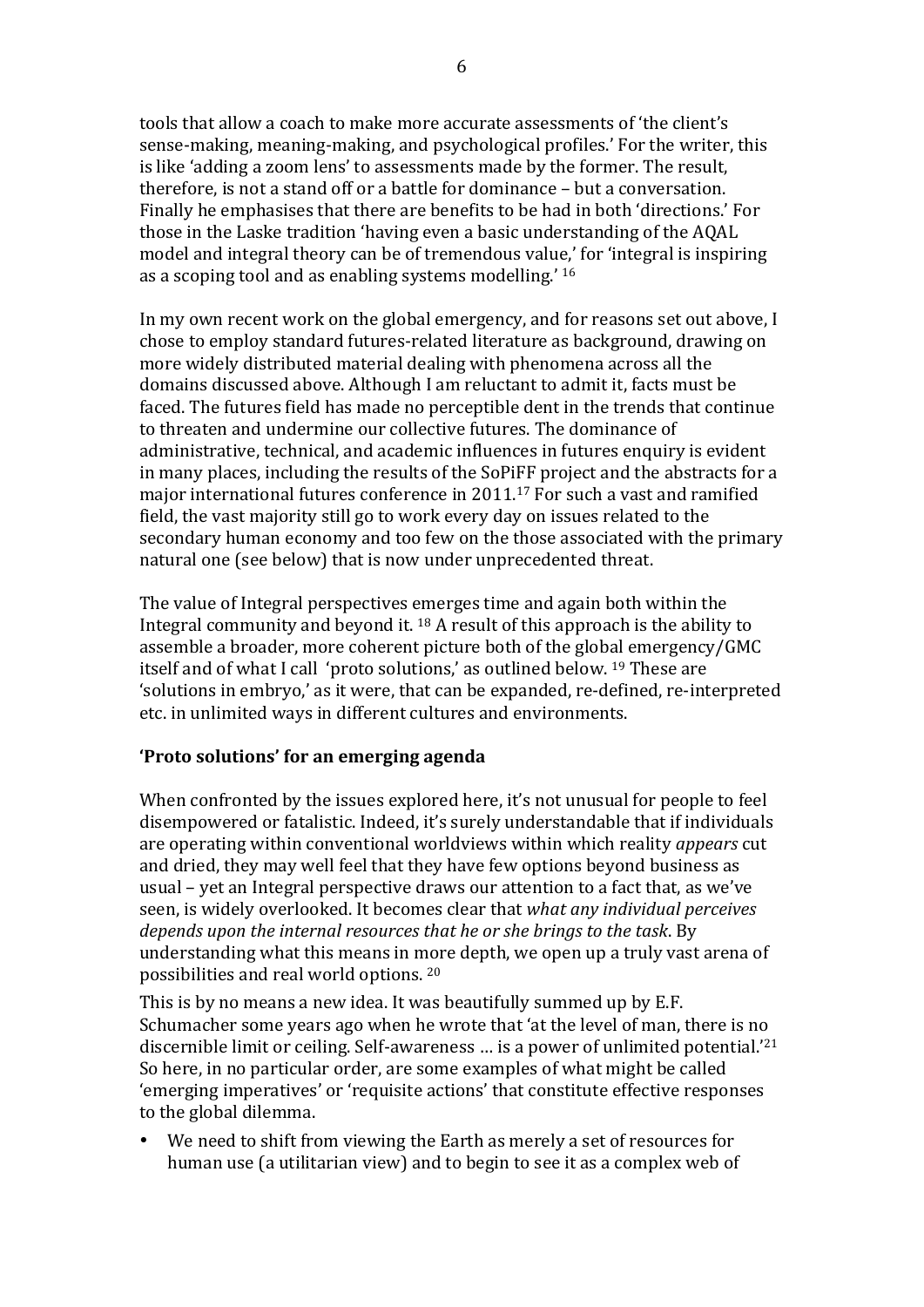living and non-living components of which we are a part (that is, an ecological view).

- We need to stop ignoring the most significant signals that are being generated by the global system and begin listening to them, taking them seriously, and working out what they mean both for personal behavior and public policy. Environmental scanning and strategic analysis are tools that have been mainly used in limited ways—mainly economic and technical applications—by corporations and governments. Environmental scanning in the public interest is overdue and vital.
- The widespread dismissal of the *Limits to Growth* (LtG) perspective and its later manifestations needs to be re-assessed and thoroughly revised. While systems modeling is by no means immune to criticism, the deeper understanding of the global system that arises from it (and Earth science in general) needs henceforth to be factored into all major decision-making processes.
- We need to recognize that the extremes of the growth-addicted (cornucopian) view, based on assumptions about the capacity of the global system to absorb impacts without serious damage, have since been invalidated. Equally, the consumerist dream that was constructed upon this basis urgently needs to be retired in favor of a more encompassing and durable ethic that accords with new realities.
- Similarly, since what right wing apologists everywhere like to call 'free enterprise,' or "free market system," leads directly to the collapse of the global system, it is vital to recognize that the ascendency of the neo-cons and their model of so-called 'economic rationalism' is finally over. Both need to be superseded by what Schumacher called an 'economics of permanence.' Such shifting toward steady-state economies is not easy and will take time  $-$  yet the sooner the process is engaged, the better off we'll be in the long run.
- The best way of responding to the great issues of global warming, peak oil, and other crucial issues is to understand them as unambiguous indicators of our collective need to change course and re-establish human civilisation on a more enduring basis. Picking holes in the latest IPCC report or seeking temporary fame by engaging in climate change denial are merely subversive acts designed to undermine the call for action – over time, they will be seen as such.
- Currently notions of 'collapse' and 'descent' (i.e. from the dangerous peak of industrial over-demand) are beyond the pale of political discourse nearly everywhere – yet the sooner our elected representatives and major institutions seriously engage with the varied prospects of 'collapse/descent' – the better are our chances of moderating both. $22$
- Equally, the longer we choose to ignore these concerns, the more widespread, damaging, and uncontrollable this process will be. For example, every year that passes means that less oil remains to energize the necessary transitions and the greater will be the impacts on global ecosystems and other species. Facts of this kind also constitute social driving forces that encourage the early uptake of social foresight.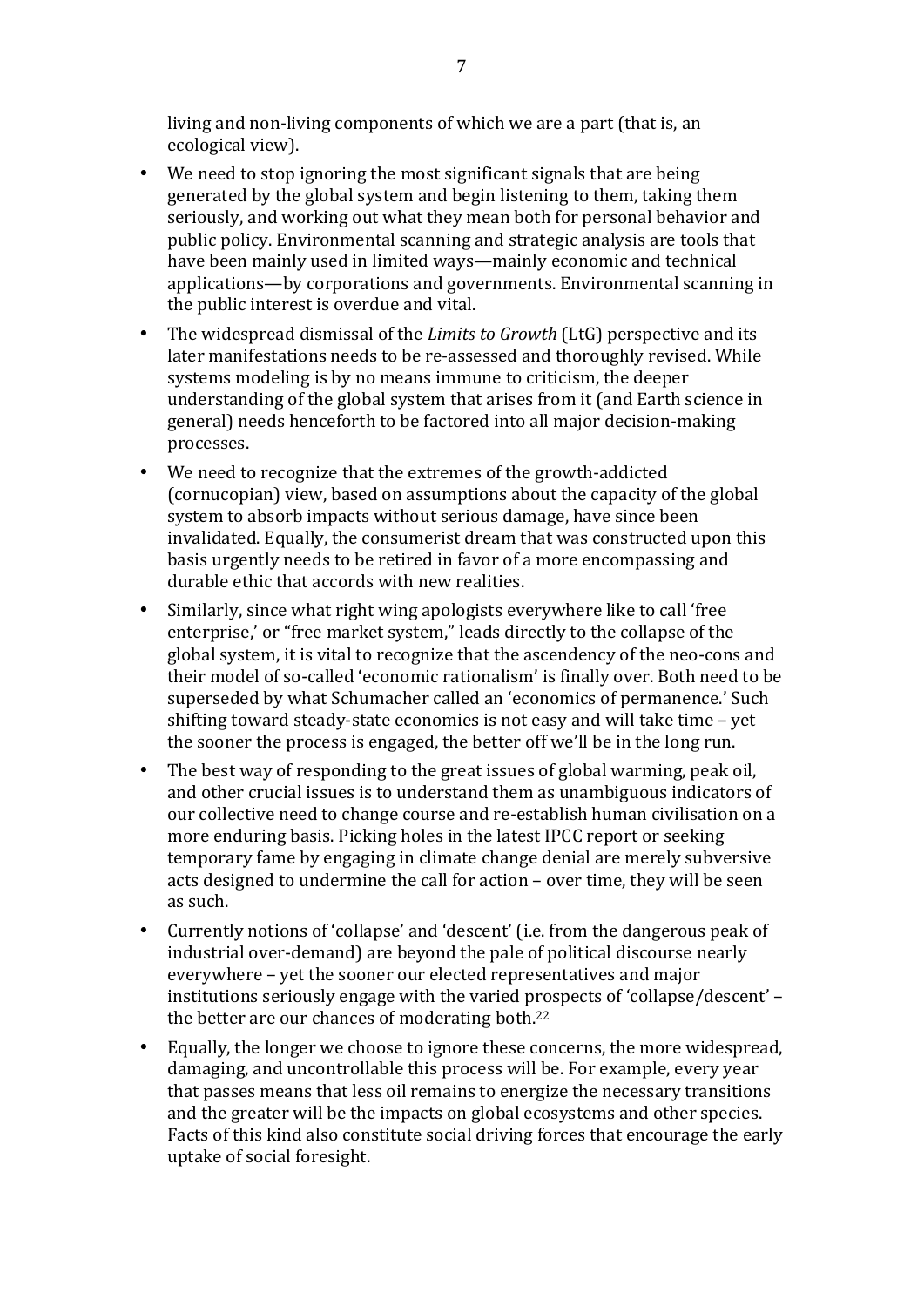- We need to recognize that proposed transition strategies may all be worthy of consideration, but they are also expressive of very small and nonrepresentative constituencies, mainly derived from the currently rich nations. The relative absence of voices from the non-West and the non-affluent constitutes a striking imbalance that urgently needs to be corrected. This must be a global conversation that accommodates differences of every kind.
- In such a conversation, developmental factors from the Upper Left and the Lower Left quadrants need to be brought into focus and used to clarify interactions that, otherwise, remain confused such that different viewpoints are difficult or impossible to reconcile. This is one of the reasons for the failure of the November 2009 Copenhagen meeting and many similar events in which a great deal of hope have been invested. Without much greater clarity and insight, which is afforded by the four-quadrant model, future initiatives will also either prove fruitless or else under deliver.

| Interior human development<br>Human developmental factors that<br>frame perception and condition<br>motivation and capacity have primary<br>role. Options for translation and<br>transformation. Re-focuses debate,<br>strategies, on fundamental issues and<br>opens up basis to resolve them.                                                        | <b>Exterior actions</b><br>Focuses on what people actually do:<br>their habits, behaviours and<br>strategies. Strategies of avoidance.<br>Also the efforts they put in to 'make a<br>difference.' Behavioural drivers and<br>inhibitors. The many applications of<br>design.                                                                                                              |  |
|--------------------------------------------------------------------------------------------------------------------------------------------------------------------------------------------------------------------------------------------------------------------------------------------------------------------------------------------------------|-------------------------------------------------------------------------------------------------------------------------------------------------------------------------------------------------------------------------------------------------------------------------------------------------------------------------------------------------------------------------------------------|--|
| Interior cultural development<br>The role of cultures, ideologies,<br>worldviews and language that mediate<br>self and other. Embody socialisation<br>frameworks with embedded<br>presuppositions and hierarchies of<br>values. Establishes foundations of<br>economy. Actively selects specific<br>options from much wider range of<br>possibilities. | Global system, infrastructure<br>The physical environment, its cycles of<br>matter and energy. The types of<br>infrastructure(s) superimposed upon it.<br>The kinds of technologies that are<br>employed and their impacts (resource<br>depletion, pollution, ecological<br>simplification, etc.) on the global<br>system. Visible consequences of value,<br>cultural and design choices. |  |

#### **Figure 4 Domains of generic responses**

Source: R. Slaughter, The Biggest Wake-Up Call in History, Brisbane, Foresight International, 2010, *p. 153.*

• In particular we need to recognize that dynamic factors within the Upper Left quadrant have been almost universally overlooked in the search for solutions and strategies. In the process, a vast amount of human capability has been overlooked and undervalued. To correct this, we should be seeking to develop a spectrum of responses within which each person and social grouping can find their own truth and, from this, their own mode(s) of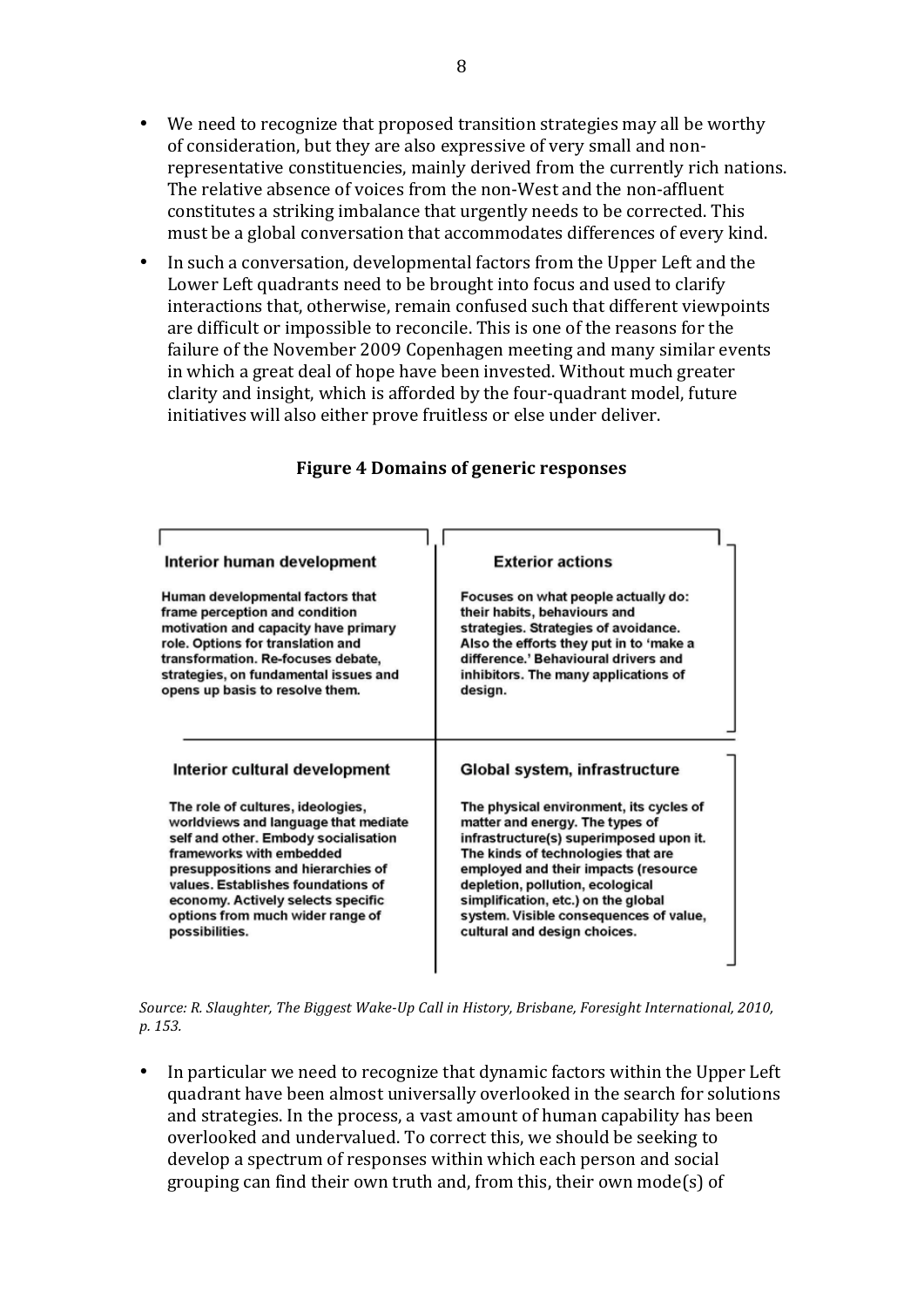response. While there are clear global imperatives, there's no 'one size fits all' when it comes to personal, group, and community responses.

Figure 4 uses the four quadrants to condense and summarise much of the foregoing into what I've called 'domains of generic responses.' It's clear from this that we cannot hope to make headway into dealing with the GMC or global emergency with conventional thinking, that is, if we only address one, two, or even three of the domains referred to above. We have to deal with *all* of them, as well as the many interactions between them. This suggests a profound rebalancing of our efforts, our attention, and much of our material wealth as remains available.

In order to re-focus some of the issues discussed above. I return to one of the most central concerns of our time  $-$  the need to deal with our addiction to growth.

#### **Beyond the growth imperative**

Given continuing reverberations from the  $2008/9$  global financial crisis, the near-default of the USA, and continuing structural issues within the EEC, many people around the world are hoping for a more stable and less crisis-ridden outlook. The near-universal desire is for a return to 'healthy economic growth' to boost confidence and stimulate a world wide economic recovery. Wherever one cares to look, a resumption of growth is seen as the solution to our current difficulties. But that's simply not the case, and pretending otherwise will lead us into greater difficulty than most of us imagine, or perhaps can imagine.

In working on 'Part One' of *The Biggest Wake-Up Call in History*, I spent a good deal of time researching what we collectively know about the state of the global system. What I discovered was that while knowledge advances, and details change, the underlying trends are unmistakable and unambiguous. For example, a 2009 study headed by John Rockstrom of the Stockholm Environment Institute concluded that humanity had already crossed three Earth boundaries that *should have never been crossed*: climate change, reduction in species diversity, and an out-of-kilter nitrogen cycle. It also reported that we're on track to exceed four more by mid-century: ozone depletion, fresh water usage, ocean acidification, and land use changes.<sup>23</sup>

What stands out is that even at this relatively late stage it does not appear that we're generally aware of these facts or their implications. Alternatively, if we are aware, then there's a strong tendency to discount them, push them to the side, and pretend that they don't really concern us. These are obviously upper left issues. Yet looking at the situation with the fresh eyes provided in part by an integral lens means that we can more easily spot current contradictions and perhaps start to resolve them. For example, currently thousands of highly educated and very capable people spend many hours each working day scrutinising a range of high-tech screens that display up-to-date information on currency movements and market changes. These people are, in other words, completely *au fait* with the detailed operation of the secondary human economy.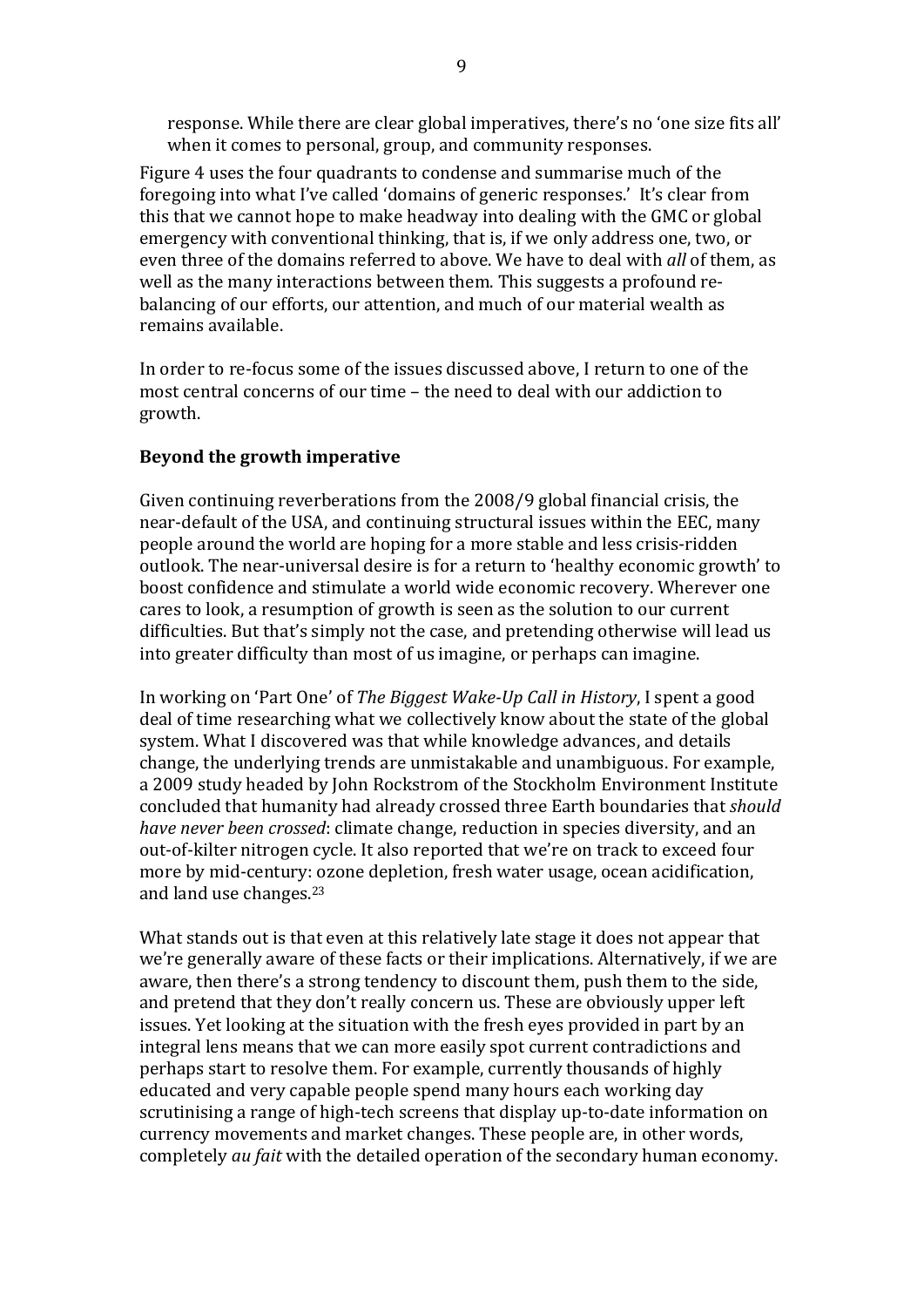But, equally, they're almost completely ignorant of trends within the primary Earth economy upon which our lives and wellbeing depend.

It would, of course, be entirely possible to reverse this situation and have large numbers of informed people monitoring the results of climate change studies, species loss, ocean acidification, and the like. We have the technical capacity and also, I would argue, a very clear need. But in affluent, growth-oriented, consumer-based societies there's little interest, and virtually no installed *capacity*, to detect and interpret the messages or 'signals' that the global system constantly emits. It's left to various scientific sub-groups, NGOs, and minor political parties, all of which can be, and are, readily dismissed. The penny has simply not dropped that the growth economy is already deeply in debt to the *primary earth economy and falling into greater debt with each passing year*. Some suggest that we started to exceed Earth limits back in the 1980s. While most people have enjoyed the products of economic growth, there's now compelling evidence that we must not merely constrain old-style growth but bring it to an end. I'm not alone in coming to this conclusion.  $24$ 

Other observers have also shown exactly how and why we need to wake up and bring to full awareness a clear understanding of where the earlier paradigm is leading. It's a situation that will severely test our species as there are no simple answers or easy exits. Continuing old-style growth basically tears up what might be called 'natural capital' and transforms it into short-term goods and services, many of which we don't need anyway. Or it accumulates in remote data stores of unreal 'bubble money' that is purely symbolic and can vanish (and *is* vanishing) overnight without trace.

Looking to growth to provide social wellbeing is like expecting cancer to improve human health. Part of the problem is that to recognise how dysfunctional growth has become is just too challenging for those whose wealth, income, social standing, and personal identity are all tied up with and dependent upon the earlier system. These are mostly Upper Left concerns, so that is indeed where attention needs to be directed.  $25$ 

Waking up to our real predicament can certainly be shocking and painful, yet there are huge benefits to be derived from doing just that. Gaining greater clarity about our real situation means we can stop being passive and begin dealing with it. It also means that we can be more honest with ourselves, with our families, our colleagues, and the less well off. To know that you and yours are heading for a global train wreck of huge proportions means that you have a chance to either avoid it or at least minimise the impacts. Trend is not destiny. There are more pathways to sustaining and sustainable futures than have ever been widely and seriously considered.

Currently, climate change and the onset of peak oil are occurring at a time when, if we had our heads screwed on right, we'd be gearing up as if for the equivalent of a wartime economy and changing what we do in a multitude of useful ways. But, despite repeated attempts by various people and groups, mainstream attitudes and practices are barely aware of these uncomfortable new realities. It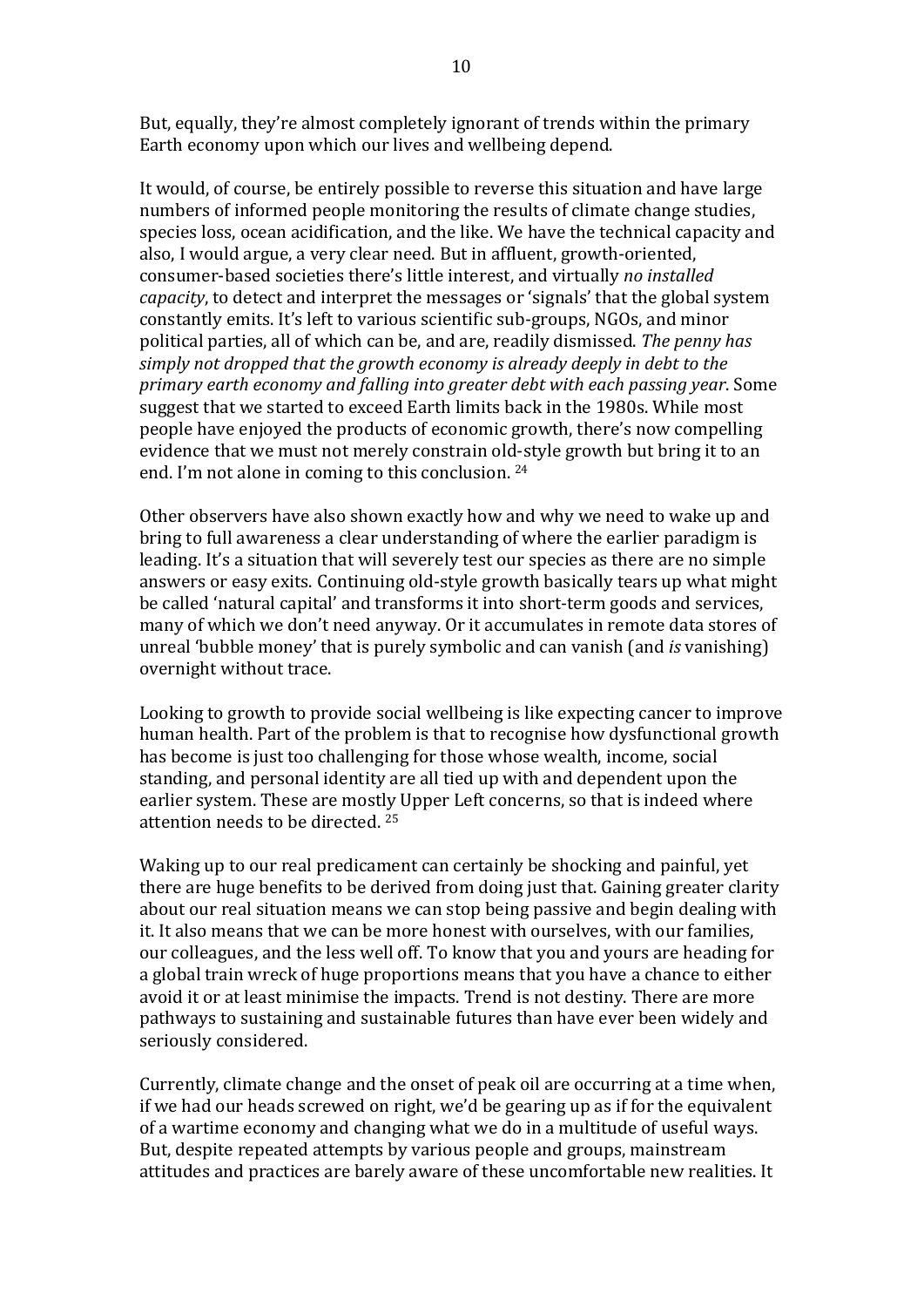could be concluded that notions of growth and business-as-usual are such deeply embedded addictions that they won't be surrendered until the natural world is (literally) collapsing in our faces, and even then one has to wonder.

Here in Australia, and whatever anyone thinks about the present government's attempt to put a price on carbon emissions, the debate around climate change and other growth-related issues has been pretty pathetic. If it's *this* hard to put just one reparation measure in place, how much more demanding is it to imagine that a whole raft of others would be proposed and implemented? Yet this is what it will take to get us off the growth path and into a steady state economy.

In the interim we could begin by re-using some of those high-tech screens and re-directing a few traders in two specific ways. The first is to reconsider Upper Left motivations and values, with all that they imply. The second is to move away from the secondary economy and back to the primary Earth economy, which is under unprecedented duress from the over-success and over-growth of a single adolescent and unfinished species – *Homo sapiens*. It is, after all, only a matter of time before we are caught up in processes of global adjustment that go way beyond human control.

### **Conclusion**

Overall, what I think emerges from this view is a much clearer picture of where concerned individuals, groups and organisations need to re-direct their attention. Solutions will not emerge from new technology and associated infrastructures, no matter how 'green' or apparently 'sustainable' they are widely considered to be. They will begin to emerge when people look more honestly and clearly upon their own interior selves and understand that the most potent sources of innovation and 'progress' lie within agents of knowing themselves. 

The central proposition put forward here is that it's the very sense of self in all its complexity and potential depth that determines what capacities are brought to bear on the global emergency – and hence the character and usefulness of solutions that can emerge.  $26$  The cultural environment in which newly aware selves emerge into and operate within also dictates how well or poorly these capacities are nurtured, whether they are fully developed or extinguished. To me this is a vital and profoundly empowering prospect that, properly understood, changes everything.

We are indeed in the early stages of a global emergency and the time to wake up is now.

### **Notes**

 <sup>1</sup> Marien & Halal (2009, 2011).

 $2$  See '60 years of insight into the global system' in Slaughter, R. (2010), p. 28.

 $3$  Slaughter,  $(2009)$ .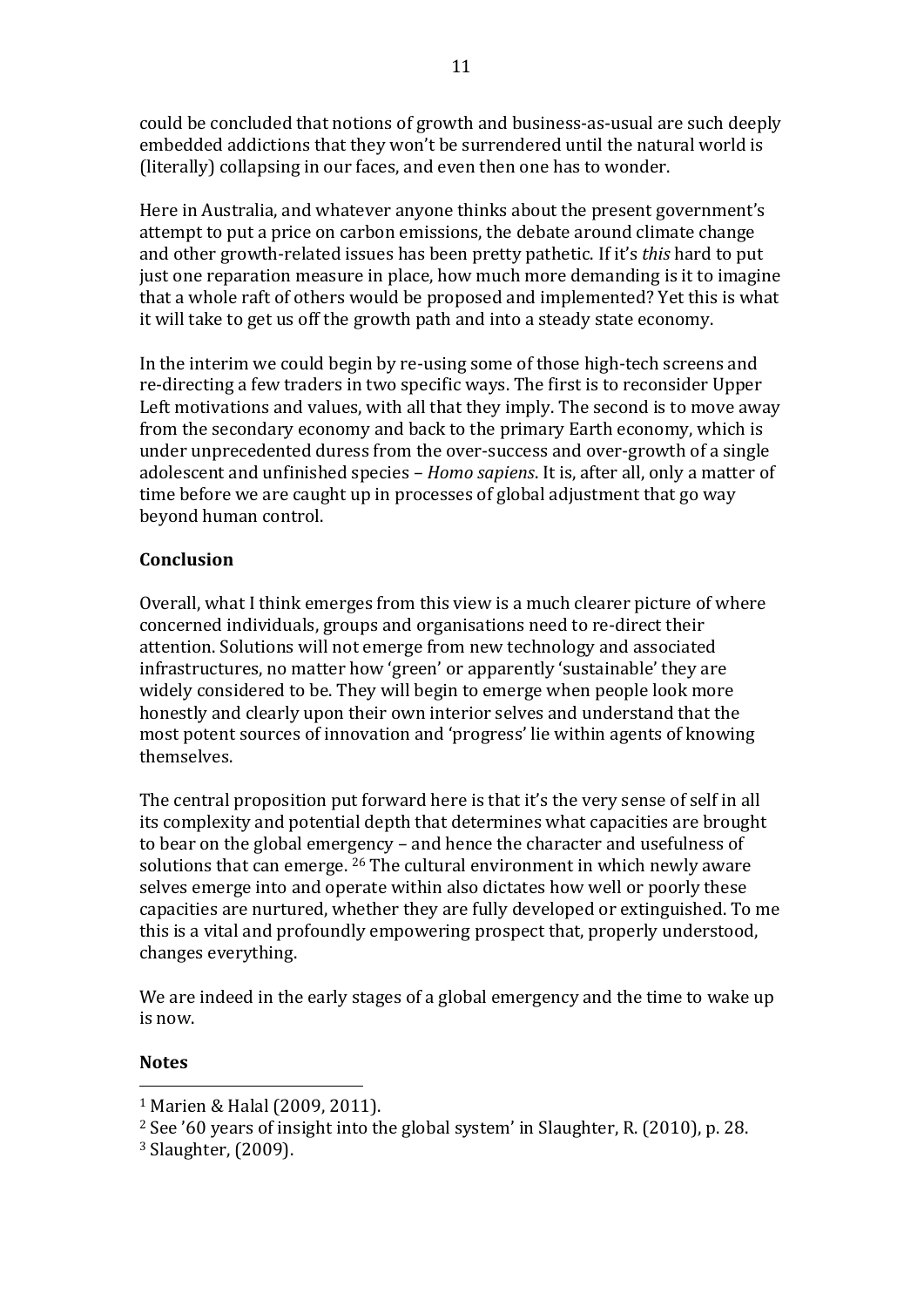$4$  Futures work in the US has been stranded here for as long as I can remember which is why it has a pervasive tendency to merely 'skim the surface' of social reality.

<sup>5</sup> Slaughter, (2008), Special issue of *Foresight* on the 'State of play in the futures field.

 $6$  For a useful overview of uses and approaches, see Collins and Hines (2010). <sup>7</sup> Wilber, (2000).

<sup>8</sup> Slaughter, (ed), (2009). Special issue of *Foresight* on Is America the land of the future?

<sup>9</sup> Slaughter, (et al), (2008). Special issue of *Futures* on Integral Futures.

 $10$  See entry for April 28<sup>th</sup>, 2009 at: http://richardslaughter.com.au/

 $11$  See Inavatullah, (Ed) (2010).

<sup>12</sup> See Slaughter (2011) under heading 'Critical Responses', in *JITP* (2011), 6 (2), pp. 105-156. Available at: http://integralfutures.com/wordpress/?page\_id=98

 $13$  This same process has been highly visible in Australia as the current Labour government has placed a great deal of political capital at risk in order to establish a price for carbon emissions. The current opposition has used every device in the book to delay, confuse, challenge and undermine these efforts.  $14$  Arsenault  $(2011)$ , p. 4.

 $15$  Ibid p. 4.

 $16$  Ibid p. 5.

<sup>17</sup> See "Book of Abstracts" for the Yeditepe International Research Conference on Foresight and Futures (August 24-26).

 $18$  See reviews by Cacioppe. in *JITP* (2011), pp 157-162. Also that by Healy, P. in *Interislander*. The latter, in particular, clearly demonstrates the value of an Integral Futures perspective in the mind of an alert and objective observer whose focus is not on contending theories but on relevance to real-world people and situations. Both reviews are available from:

http://www.foresightinternational.com.au/reviews

 $19$  Slaughter,  $(2010)$ , p. 153.

 $20$  I explore some of these in "Part Two" of Slaughter, (2010).

 $21$  Schumacher (1977), p. 48.

 $22$  See Slaughter (2010) on overshoot and collapse.

 $23$  Rockstrom (2009) is an authoritative source on this vital subject.

 $24$  See Gilding and Jackson (2011). Both authors address these issues in constructive ways.

<sup>25</sup> "Part Two" of *BWCH* (2010) explores this issue in some depth.

 $26$  The emphasis here is not only on cognitive development but a wider range of factors including: values, self-sense, moral reasoning, worldview etc. See Slaughter, (2010), pp. 172-9 for three examples of individuals who exhibit some of these qualities along with some real-world consequences.

### **References**

Arsenault, J. (2011). IDM executive coaching and integral coaching communities: how they can be good companions for each other, p. 4. IDM E-zine, http://www.interdevelopmentals.org/ezine/2011-09.html Accessed 20th September, 2011

<u> 1989 - Andrea San Andrea San Andrea San Andrea San Andrea San Andrea San Andrea San Andrea San Andrea San An</u>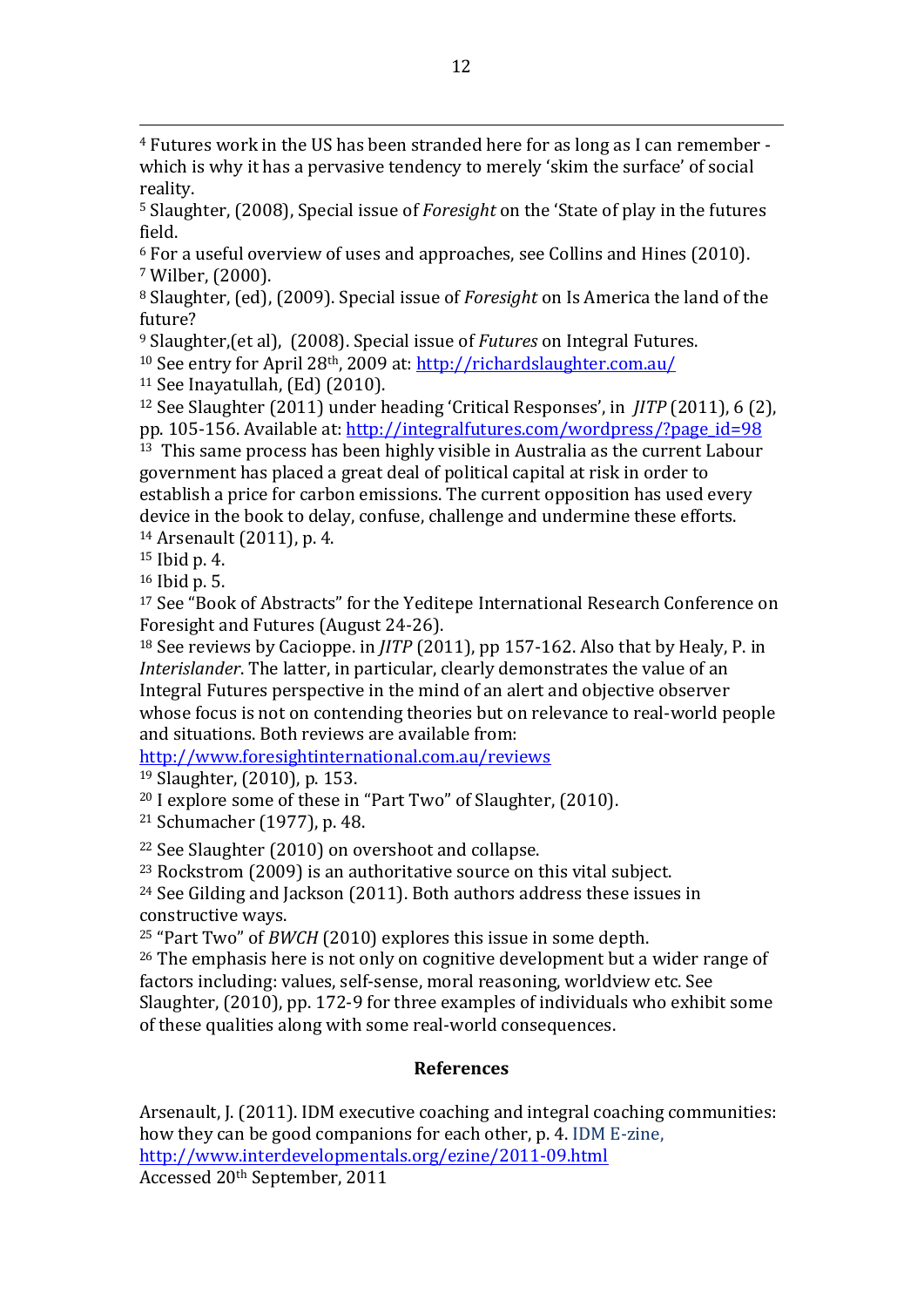Cacioppe, R. (2011). Review of Slaughter, R. The biggest wake up call in history. Brisbane: Foresight International. *Journal of Integral Theory and Practice 6 (2)*, pp 157-162. Also available at:

http://www.foresightinternational.com.au/reviews

Collins, T. and Hines, A. (2010). The evolution of integral futures: A status update. World Future Review, 2/3, 5-16. Available at:

http://integralfutures.com/wordpress/wp-

content/uploads/2011/10/Collins\_Hines\_Evo\_of\_Integral\_Futs\_2011.pdf

Gilding, P. (2011). The great disruption. London, United Kingdom: Bloomsbury. Healy, P. (2011). Review of Slaughter, R. The biggest wake up call in history. Brisbane: Foresight International. *Interislands*, July, Tui-Motu Interislands, New Zealand, p. 28. Available at: http://www.foresightinternational.com.au/reviews

Inayatullah, S. (2010). Epistemological pluralism in futures studies. *Futures*, 42,  $(2)$ . (Special issue).

Jackson, T. (2011). *Prosperity without growth*. London, United Kingdom: Earthscan.

Marien, M. and Halal, W. (2009). Marien, M. & Halal, W. Global megacrisis survey: four scenarios on an optimism/pessimism axis, *World Future Review, 1, (5)*. See the subsequent Symposium on the global megacrisis, (2011) *Journal of Futures Studies*, 16 (2), pp 95-165.

Rockstrom, J. (2009). A safe operating space for humanity, *Nature*, 461, 24 September, pp. 472-6.

Schumacher, E.F. (1977). *A Guide for the Perplexed*. London, United Kingdom. Jonathan Cape.

Slaughter, R. A. (2008). Is America the land of the future? (Special issue.) *Foresight, 10 (4), pp. 4–28. Available at: http://richardslaughter.com.au/wp*content/uploads/2008/10/america\_fut.pdf

Slaughter, R. A. et al. (2008) Integral futures (special issue). *Futures*, 40 (2), Slaughter, R. A. et al.  $(2009)$ . The state of play in the futures field (special issue). *Foresight. 11 (5).*

Slaughter, R. A. (2010). The biggest wakeup call in history. Brisbane: Foresight International.

Slaughter, R. A. (2010). Evaluating overshoot and collapse futures, World Future Review, 2 (4), pp. 5-18. Available at: http://richardslaughter.com.au/wp-

content/uploads/2008/04/Eval\_Collapse\_WFR\_AugSep2010.pdf

Wilber, K. (2000). *Integral psychology*. Boston: Shambhala.

Slaughter, R. A. (2011) The integral futures controversy: an introduction, *JITP* 6  $(2)$ , pp. 105-156. Available at:

http://integralfutures.com/wordpress/?page\_id=98

Yeditepe International Research Conference on Foresight and Futures. (August 24-26, 2011). Book of abstracts. Istanbul.

-----------------------------

This paper was published in the *Journal of Integral Theory and Practice*, 7, 3, 2012, pp. 128-138. A version of this paper also appears as Chapter 15 in Slaughter, R. To see with fresh eyes: integral futures and the global emergency,

<u> 1989 - Andrea San Andrea San Andrea San Andrea San Andrea San Andrea San Andrea San Andrea San Andrea San An</u>